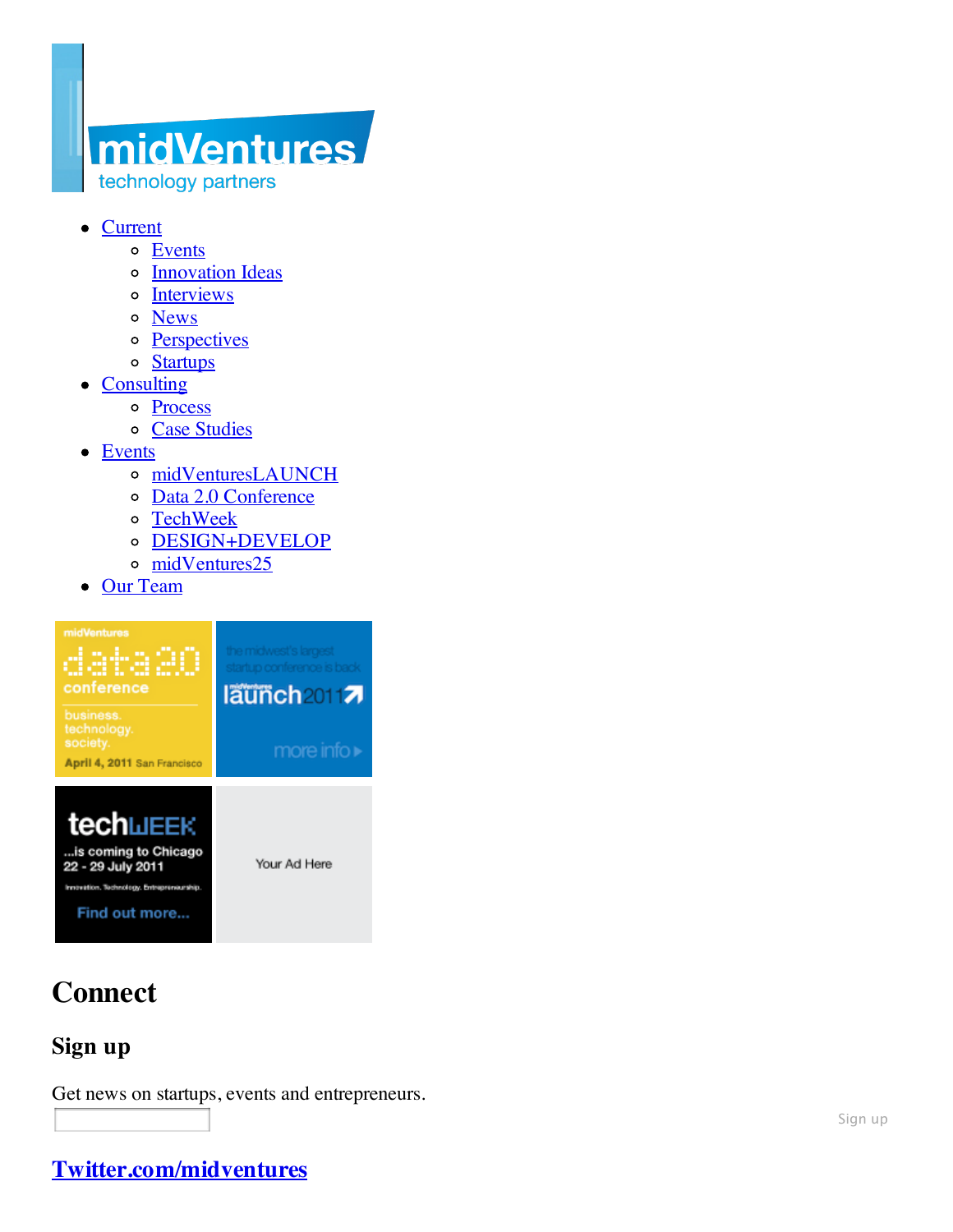- Photos & Videos Available Now // TechWeek Partner Events: Chicago Media Social & SocialDevCamp... - http://t.co/TQX2udz about 17 hours ago
- $\bullet$  http://t.co/NzOyYS1 4 days ago
- Check out our interview with Neal Sales-Griffin of Code Academy! http://t.co/d9yWUYF 4 days ago
- TechWeek COMPETE winner BabbaCo raises \$1.2 million // TechWeek Photos and Wrap Up http://eepurl.com/e0FWg 21 days ago
- BREAKING: Illinois Governor Quinn to Sign Tech Legislation at TechWeek Today // midVenturesLAUN... - http://eepurl.com/eU25c 29 days ago

### **flickr.com/midventures**

From midVenturesLAUNCH on September 27-28, 2010



# **Job Board**

### **Jobs.midVentures.com**

# **Social**



# **Archive**

- August 2011
- July 2011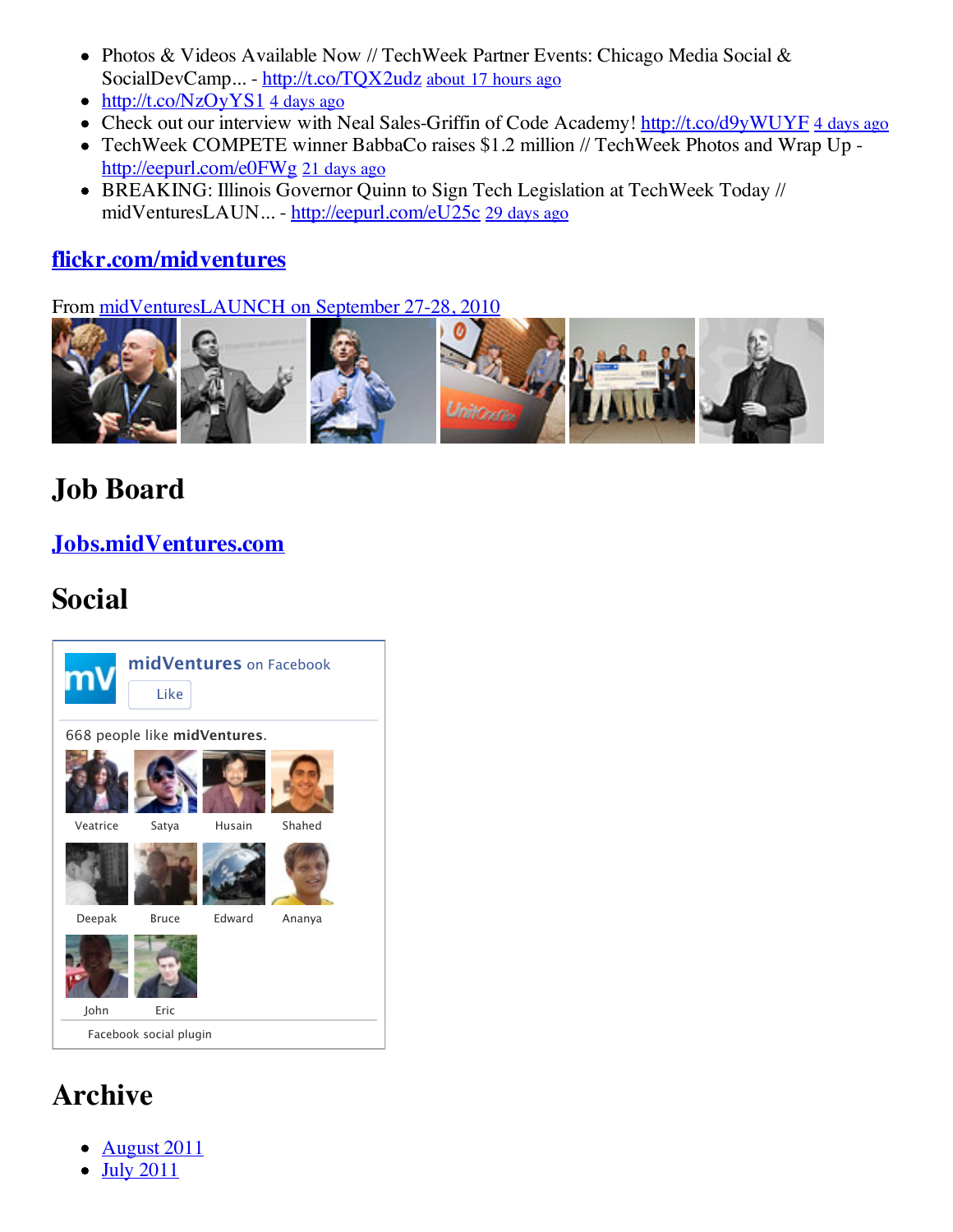- $\bullet$  June 2011
- **May 2011**
- April 2011  $\bullet$
- March 2011  $\bullet$
- February 2011  $\bullet$
- January 2011  $\bullet$
- December 2010  $\bullet$
- November 2010  $\bullet$
- October 2010  $\bullet$
- September 2010  $\bullet$
- June 2010  $\bullet$
- May 2010  $\bullet$
- April 2010  $\bullet$
- March 2010  $\bullet$
- February 2010  $\bullet$
- January 2010  $\bullet$
- December 2009  $\bullet$
- October 2009  $\bullet$
- September 2009  $\bullet$
- August 2009  $\bullet$
- July 2009  $\bullet$
- June 2009  $\bullet$
- May 2009  $\bullet$
- April 2009  $\bullet$
- March 2009
- February 2009  $\bullet$
- January 2009  $\bullet$
- December 2008  $\bullet$
- November 2008  $\bullet$
- October 2008
- September 2008  $\bullet$
- August 2008  $\bullet$
- $\bullet$  July 2008
- News
- Startups

## **Excelerate Labs Announces 2011 Class**

### April 28th, 2011



Like One person likes this.

 $\bullet$ 

**5**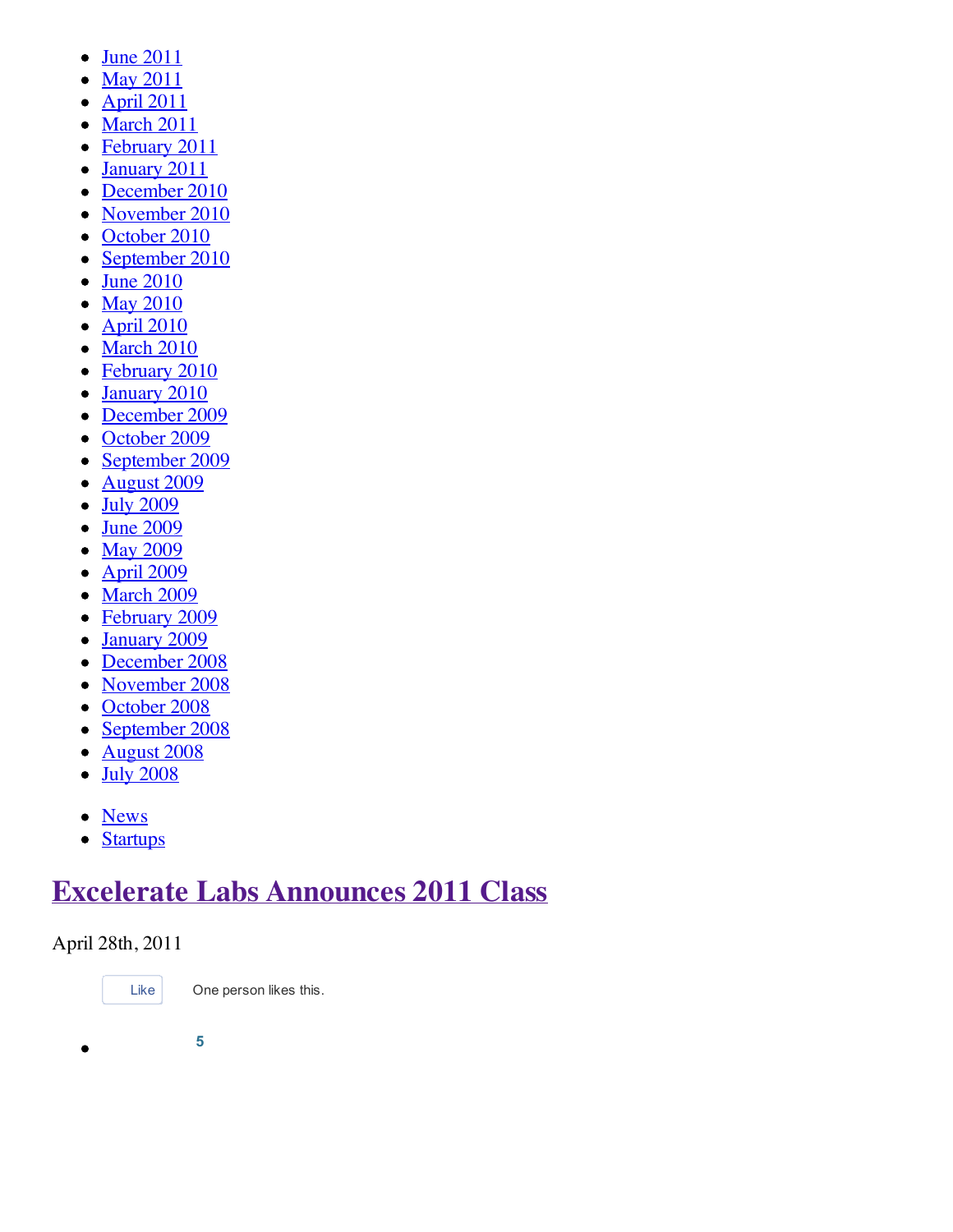

Chicago startup accelerator and incubator Excelerate Labs announced its 2011 class Wednesday night—10 startups that will each receive a \$25,000 seed investment, office space, legal assistance, and mentorship from Chicago entrepreneurs.

"In 2010 Excelerate itself was a startup,"said CEO Troy Henikoff. "We had to figure a lot of it out as we were going. Now with a successful year under our belt, we can build on what we learned from last year and do an even better job this year."

Excelerate's inaugural class last year raised a total of \$7.2 million in venture funding and hired 65 employees since its demo day. This year, the program received hundreds of applications before selecting the 10 startups for its summer incubator.

The startups of Excelerate Labs' newest class are:

- A Space Apart: This mobile app works to create local experiences and communities around specific places or events. A Space Apart was a an mVDEMO exhibitor at midVenturesLAUNCH 2010.
- BabbaCo: This startup creates functional and "super cute" products for parents and their children.
- Beyond Credentials: Beyond Credentials helps students create digital resumes. One of its unique factors is that it only allows students and alumni from a top 300 U.S. university to participate.
- Buzz Referrals: This startup's server creates custom referral programs based on social media.
- CookItFor.Us: A website for sharing recipes and the winner of the midVenturesLAUNCH 2010 people's choice award, CookItFor.Us is an attempt to connect fine diners with amateur and professional chefs.
- Exchangery: The Exchangery helps create regulator and technology-friendly commodities exchanges.
- Food Genius: A mobile app that provides dish suggestions and matching coupons.
- Joystickers: This startup focuses on creating products that help people interact with their touchscreens. Its big product is "Flow," a paintbrush for touchscreens that already has some momentum on Kickstarter.
- MapDing: This newer Chicago startup is a location-based marketplace for smartphones that allows users to set notifications for when items they're looking for become available.
- Power2Switch: A portal and dashboard that helps people manage their energy costs, Power2Switch finds users cheaper alternatives to their current electricity supplier by analyzing billing info and other data.

For more information about Excelerate Labs 2011, visit ExcelerateLabs.com.

Posted by Shannalee T'Koy View Comments

**Like**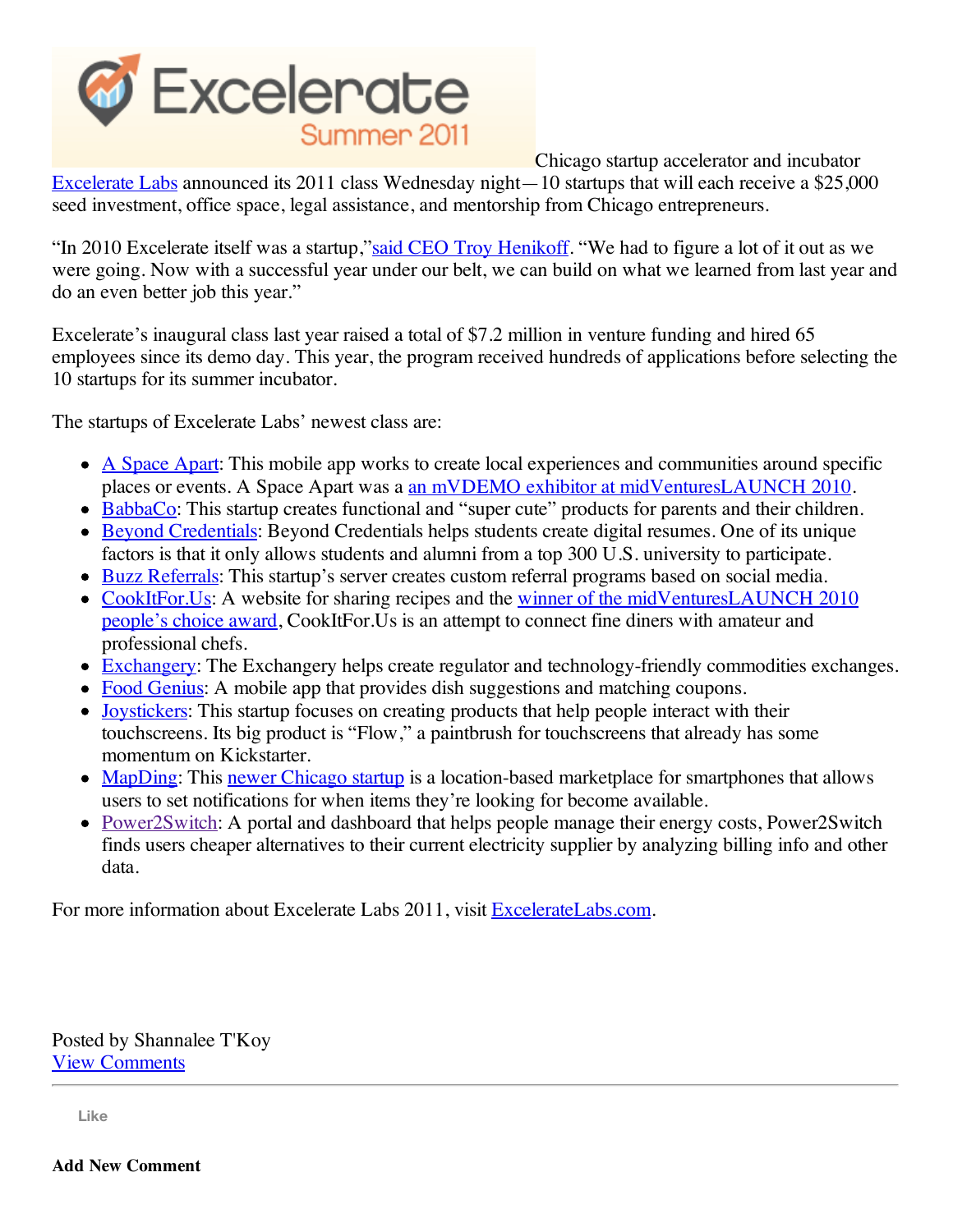Image **Post as …**

#### **Showing 0 comments**

Sort by Popular now  $\Box$  Subscribe by email  $\Box$  Subscribe by RSS

#### **Reactions**



**From Twitter** 

Excelerate Labs Annouces 2011 Class - midVentures http://bit.ly/jPN5Lg



Excelerate Labs Annouces 2011 Class http://bit.ly/jkAwBI #mentor



**From Twitter** 

Excelerate Labs Annouces 2011 Class #midventures http://t.co/9DNGzZH via @midventures

| Trackback URL   http://midventures.com/2 |
|------------------------------------------|
|------------------------------------------|

| blog comments powered by <b>DISQUS</b> |  |
|----------------------------------------|--|
| $\underline{\operatorname{Top}}$       |  |

#### **Navigation**